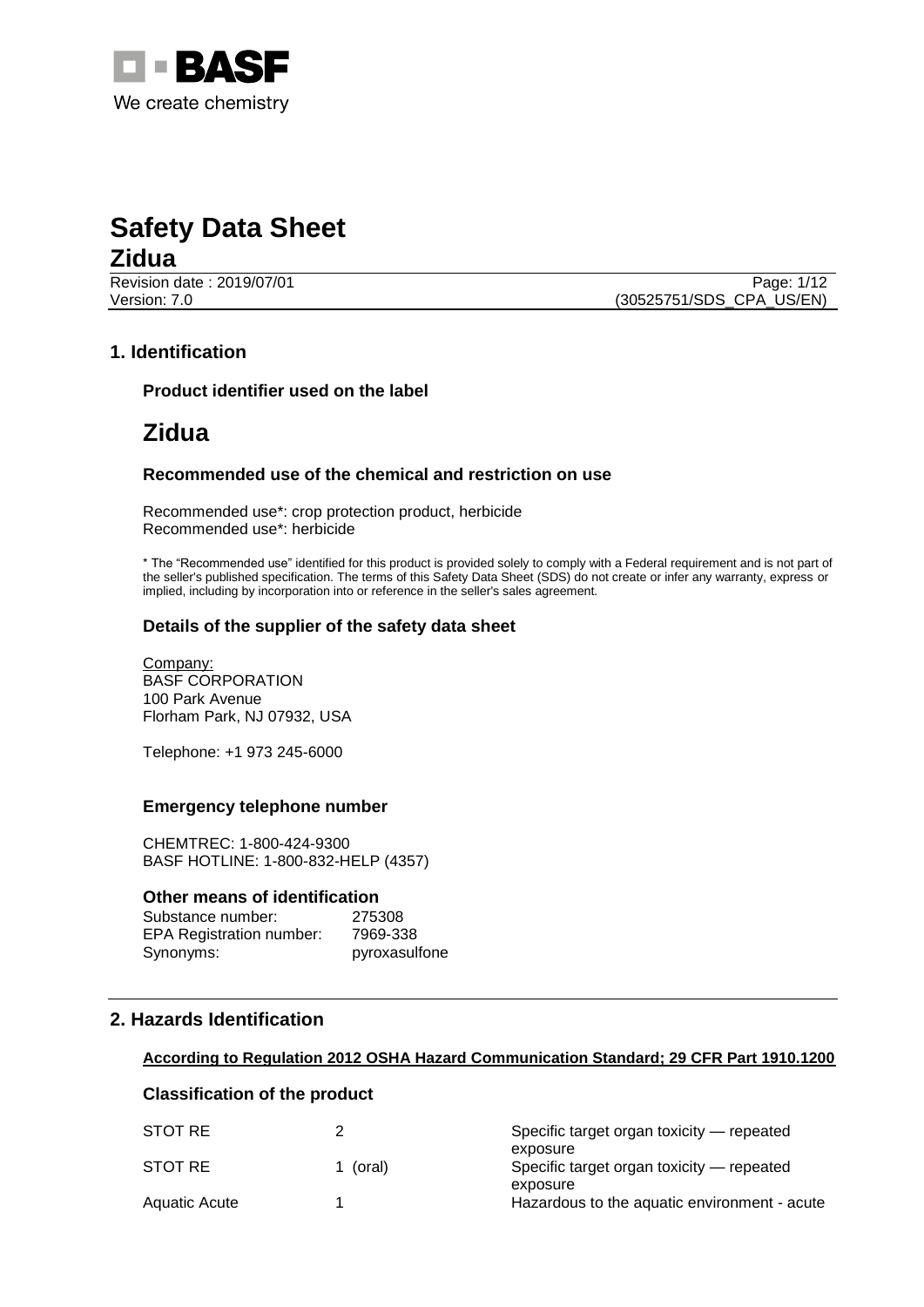# **Zidua**

Revision date : 2019/07/01 Page: 2/12<br>Version: 7.0 (30525751/SDS CPA US/EN)

(30525751/SDS\_CPA\_US/EN)

Aquatic Chronic 1 1 1 Hazardous to the aquatic environment - chronic

### **Label elements**

Pictogram:



Signal Word: Danger

| Hazard Statement:                            |                                                                                          |
|----------------------------------------------|------------------------------------------------------------------------------------------|
| H372                                         | Cause damage to organs (Kidney, Liver) through prolonged or repeated<br>exposure (oral). |
| H400                                         | Very toxic to aquatic life.                                                              |
| H410                                         | Very toxic to aquatic life with long lasting effects.                                    |
| Precautionary Statements (Prevention):       |                                                                                          |
| P273                                         | Avoid release to the environment.                                                        |
| P260                                         | Do not breathe dust/gas/mist/vapours.                                                    |
| P270                                         | Do not eat, drink or smoke when using this product.                                      |
| P264                                         | Wash with plenty of water and soap thoroughly after handling.                            |
| Precautionary Statements (Response):         |                                                                                          |
| P314                                         | Get medical advice/attention if you feel unwell.                                         |
| P391                                         | Collect spillage.                                                                        |
| Precautionary Statements (Disposal):<br>P501 | Dispose of contents/container to hazardous or special waste collection                   |
|                                              | point.                                                                                   |
|                                              |                                                                                          |

### **Hazards not otherwise classified**

Labeling of special preparations (GHS):

The following percentage of the mixture consists of components(s) with unknown hazards regarding the acute toxicity: 10 - 12 % dermal

The following percentage of the mixture consists of components(s) with unknown hazards regarding the acute toxicity: 11 - 13 % Inhalation - dust

This product is not combustible in the form in which it is shipped by the manufacturer, but may form a combustible dust through downstream activities (e.g. grinding, pulverizing) that reduce its particle size.

# **3. Composition / Information on Ingredients**

### **According to Regulation 2012 OSHA Hazard Communication Standard; 29 CFR Part 1910.1200**

| Weight %      | <b>Chemical name</b>                                    |
|---------------|---------------------------------------------------------|
| 85.0%         | Isoxazole, 3-[[[5-(difluoromethoxy)-1-methyl-3-         |
|               | (trifluoromethyl)-1H-pyrazol-4-yl]methyl]sulfonyl]-4,5- |
|               | dihydro-5,5-dimethyl-                                   |
| $1.0 - 5.0\%$ | Diatomaceous Earth                                      |
|               |                                                         |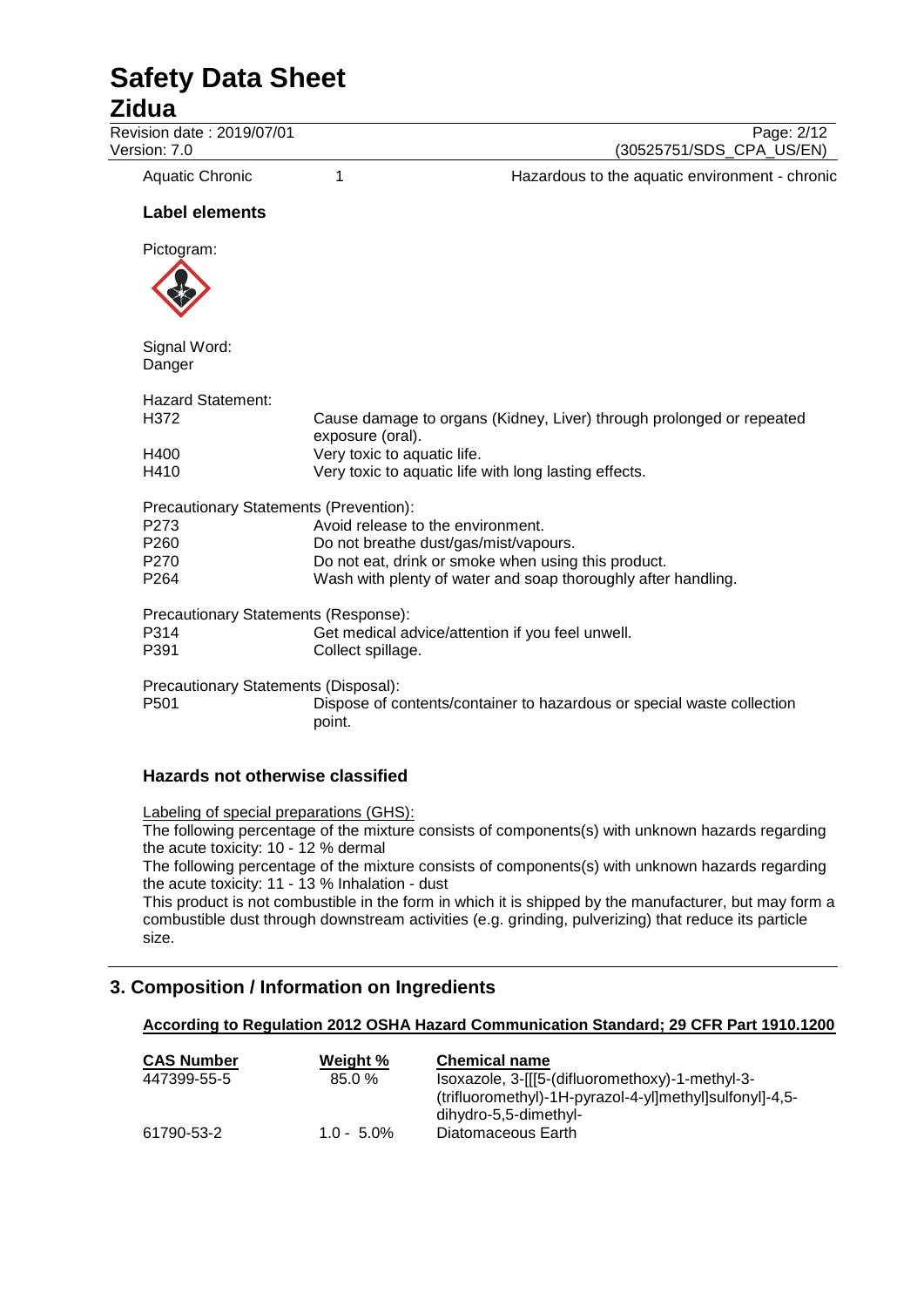# **Zidua**

# **4. First-Aid Measures**

# **Description of first aid measures**

#### **General advice:**

First aid personnel should pay attention to their own safety. If the patient is likely to become unconscious, place and transport in stable sideways position (recovery position). Immediately remove contaminated clothing.

#### **If inhaled:**

Keep patient calm, remove to fresh air, seek medical attention.

#### **If on skin:**

Immediately wash thoroughly with soap and water, seek medical attention.

#### **If in eyes:**

Wash affected eyes for at least 15 minutes under running water with eyelids held open.

#### **If swallowed:**

Immediately rinse mouth and then drink 200-300 ml of water, seek medical attention.

# **Most important symptoms and effects, both acute and delayed**

Symptoms: The most important known symptoms and effects are described in the labelling (see section 2) and/or in section 11., (Further) symptoms and / or effects are not known so far

### **Indication of any immediate medical attention and special treatment needed**

Note to physician<br>Treatment:

Treat according to symptoms (decontamination, vital functions), no known specific antidote.

# **5. Fire-Fighting Measures**

# **Extinguishing media**

Suitable extinguishing media: water spray, foam, dry powder

Unsuitable extinguishing media for safety reasons: water jet, carbon dioxide

### **Special hazards arising from the substance or mixture**

Hazards during fire-fighting: carbon monoxide, carbon dioxide, nitrogen oxides The substances/groups of substances mentioned can be released in case of fire.

### **Advice for fire-fighters**

Protective equipment for fire-fighting: Wear self-contained breathing apparatus and chemical-protective clothing.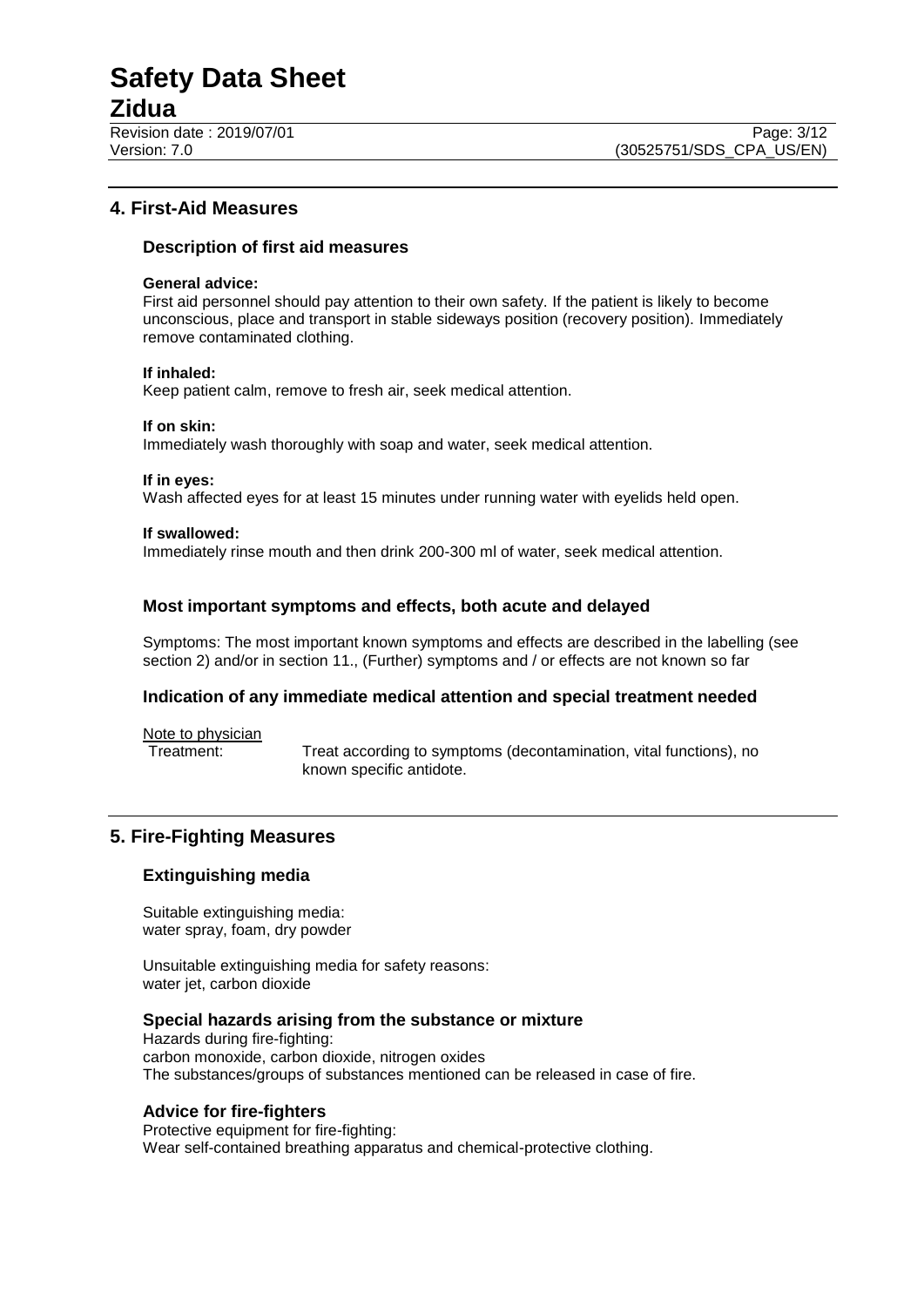# **Safety Data Sheet Zidua**

Revision date : 2019/07/01<br>
Version: 7.0 Page: 4/12<br>
Version: 7.0 (30525751/SDS CPA US/EN) (30525751/SDS\_CPA\_US/EN)

#### **Further information:**

Evacuate area of all unnecessary personnel. Contain contaminated water/firefighting water. Do not allow to enter drains or waterways. Dusty conditions may ignite explosively in the presence of an ignition source causing flash fire.

# **6. Accidental release measures**

#### Further accidental release measures:

Avoid dispersal of dust in the air (i.e., clearing dust surfaces with compressed air). Avoid the formation and build-up of dust - danger of dust explosion. Dust in sufficient concentration can result in an explosive mixture in air. Handle to minimize dusting and eliminate open flame and other sources of ignition.

#### **Personal precautions, protective equipment and emergency procedures**

Take appropriate protective measures. Clear area. Ensure adequate ventilation.

Avoid dust formation. Use personal protective clothing. Avoid contact with the skin, eyes and clothing.

#### **Environmental precautions**

Do not discharge into the subsoil/soil. Do not discharge into drains/surface waters/groundwater.

#### **Methods and material for containment and cleaning up**

Dike spillage. Pick up with suitable absorbent material. Place into suitable containers for reuse or disposal in a licensed facility. Spilled substance/product should be recovered and applied according to label rates whenever possible. If application of spilled substance/product is not possible, then spills should be contained, solidified, and placed in suitable containers for disposal. After decontamination, spill area can be washed with water. Collect wash water for approved disposal.

# **7. Handling and Storage**

### **Precautions for safe handling**

RECOMMENDATIONS ARE FOR MANUFACTURING, COMMERCIAL BLENDING, AND PACKAGING WORKERS. PESTICIDE APPLICATORS & WORKERS must refer to the Product Label and Directions for Use attached to the product for Agricultural Use Requirements in accordance with the EPA Worker Protection Standard 40 CFR part 170. Ensure adequate ventilation. Provide good ventilation of working area (local exhaust ventilation if necessary). Keep away from sources of ignition - No smoking. Keep container tightly sealed. Protect contents from the effects of light. Protect against heat. Protect from air. Handle and open container with care. Do not open until ready to use. Once container is opened, content should be used as soon as possible. Avoid aerosol formation. Avoid dust formation. Provide means for controlling leaks and spills. Do not return residues to the storage containers. Follow label warnings even after container is emptied. The substance/ product may be handled only by appropriately trained personnel. Avoid all direct contact with the substance/product. Avoid contact with the skin, eyes and clothing. Avoid inhalation of dusts/mists/vapours. Wear suitable personal protective clothing and equipment.

#### Protection against fire and explosion:

The relevant fire protection measures should be noted. Avoid extreme heat. Keep away from oxidizable substances. Electrical equipment should conform to national electric code. Ground all transfer equipment properly to prevent electrostatic discharge. Avoid dust formation. Dust in sufficient concentration can result in an explosive mixture in air. Handle to minimize dusting and eliminate open flame and other sources of ignition. Routine housekeeping should be instituted to ensure that dusts do not accumulate on surfaces. Dry powders can build static electricity charges when subjected to the friction of transfer and mixing operations. Provide adequate precautions, such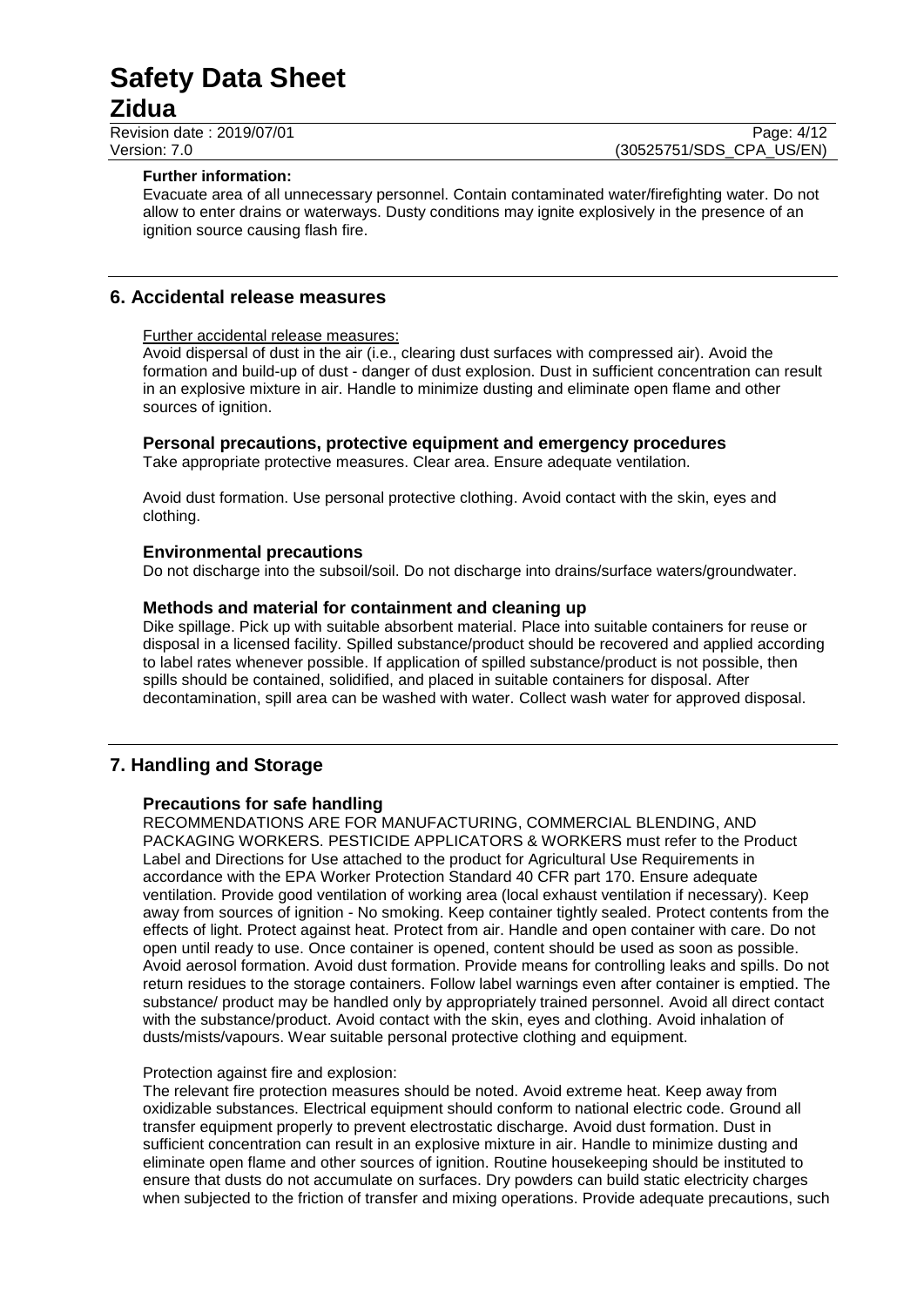# **Zidua**

Revision date : 2019/07/01<br>
Version: 7.0<br>
Version: 7.0 (30525751/SDS CPA US/EN)

(30525751/SDS CPA US/EN)

as electrical grounding and bonding, or inert atmospheres. Refer to NFPA 654, Standard for the Prevention of Fire and Dust Explosions from the Manufacturing, Processing, and Handling of Combustible Particulate Solids (2013 Edition) for safe handling.

Avoid dust formation. Dust can form an explosive mixture with air. Prevent electrostatic charge sources of ignition should be kept well clear - fire extinguishers should be kept handy.

# **Conditions for safe storage, including any incompatibilities**

Segregate from foods and animal feeds.

Further information on storage conditions: Keep only in the original container in a cool, dry, wellventilated place away from ignition sources, heat or flame. Protect containers from physical damage. Protect against contamination. The authority permits and storage regulations must be observed.

# **8. Exposure Controls/Personal Protection**

**Users of a pesticidal product should refer to the product label for personal protective equipment requirements.**

### **Components with occupational exposure limits**

| Diatomaceous Earth | OSHA PEL<br>of air $\cdot$ | TWA value 6 mg/m3; TWA value 0.8 mg/m3;<br>The exposure limit is calculated from the<br>equation, 80mg/m3)/(%SiO2), using a value of<br>100% SiO2. Lower percentages of SiO2 will yield<br>higher exposure limits.<br>TWA value 20 millions of particles per cubic foot |
|--------------------|----------------------------|-------------------------------------------------------------------------------------------------------------------------------------------------------------------------------------------------------------------------------------------------------------------------|
|--------------------|----------------------------|-------------------------------------------------------------------------------------------------------------------------------------------------------------------------------------------------------------------------------------------------------------------------|

### **Advice on system design:**

Whenever possible, engineering controls should be used to minimize the need for personal protective equipment. It is recommended that all dust control equipment such as local exhaust ventilation and material transport systems involved in handling of this product contain explosion relief vents or an explosion suppression system or an oxygen deficient environment. Ensure that dusthandling systems (such as exhaust ducts, dust collectors, vessels, and processing equipment) are designed in a manner to prevent the escape of dust into the work area (i.e., there is no leakage from the equipment). Use only appropriately classified electrical equipment and powered industrial trucks.

### **Personal protective equipment**

### **RECOMMENDATIONS FOR MANUFACTURING, COMMERCIAL BLENDING, AND PACKAGING WORKERS:**

### **Respiratory protection:**

Wear respiratory protection if ventilation is inadequate. Wear a NIOSH-certified (or equivalent) organic vapour/particulate respirator. For situations where the airborne concentrations may exceed the level for which an air purifying respirator is effective, or where the levels are unknown or Immediately Dangerous to Life or Health (IDLH), use NIOSH-certified full facepiece pressure demand self-contained breathing apparatus (SCBA) or a full facepiece pressure demand supplied-air respirator (SAR) with escape provisions.

### **Hand protection:**

Chemical resistant protective gloves, Protective glove selection must be based on the user's assessment of the workplace hazards.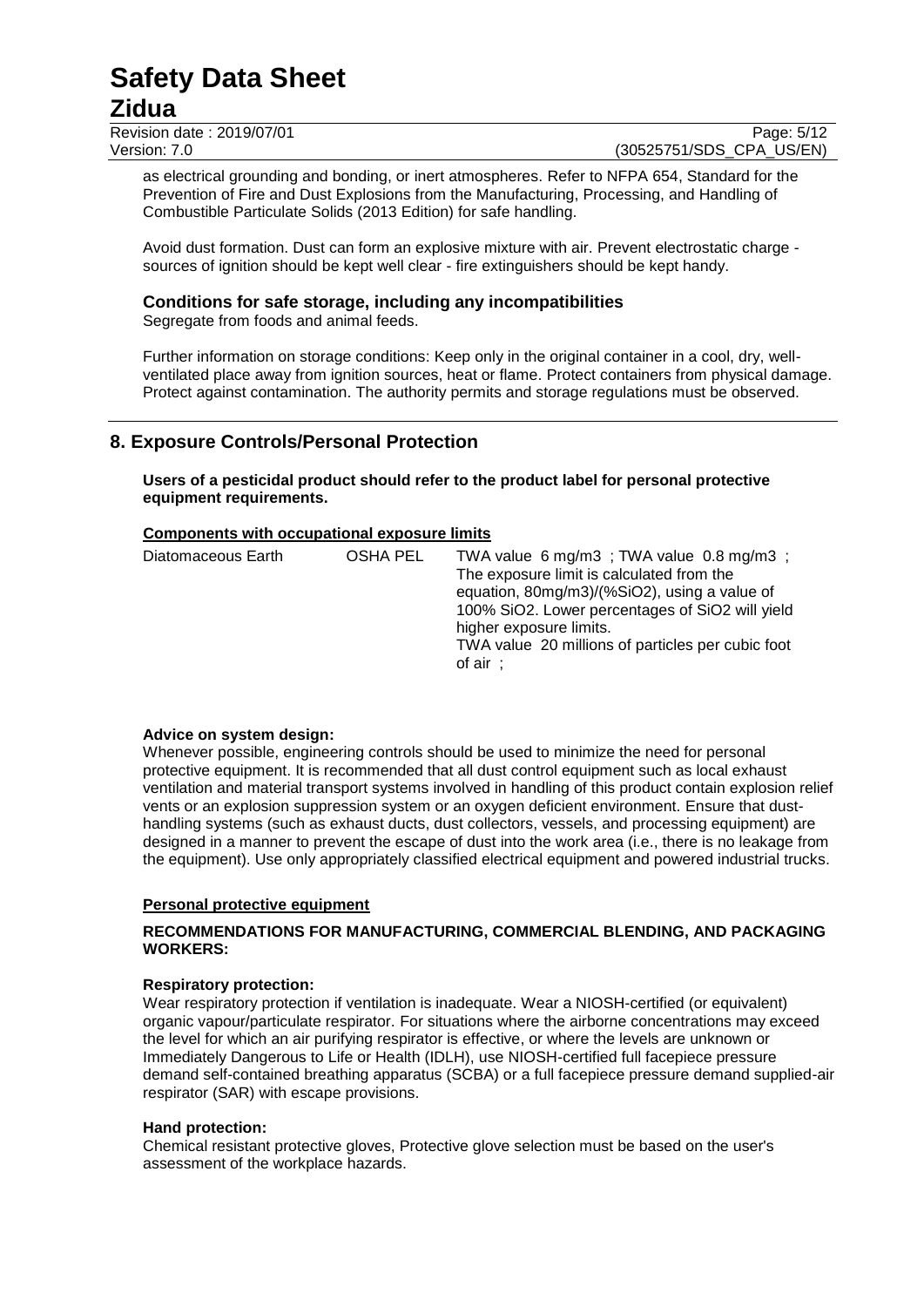# **Zidua**

Revision date : 2019/07/01 Page: 6/12<br>Version: 7.0 (30525751/SDS CPA US/EN) (30525751/SDS\_CPA\_US/EN)

#### **Eye protection:**

Safety glasses with side-shields. Tightly fitting safety goggles (chemical goggles). Wear face shield if splashing hazard exists.

#### **Body protection:**

Body protection must be chosen depending on activity and possible exposure, e.g. head protection, apron, protective boots, chemical-protection suit.

# **General safety and hygiene measures:**

Wear long sleeved work shirt and long work pants in addition to other stated personal protective equipment. Work place should be equipped with a shower and an eye wash. Handle in accordance with good industrial hygiene and safety practice. Store work clothing separately. Keep away from food, drink and animal feeding stuffs.

# **9. Physical and Chemical Properties**

| Form:                                         | solid, granules                                                                                |
|-----------------------------------------------|------------------------------------------------------------------------------------------------|
| Odour:                                        | characteristic                                                                                 |
| Odour threshold:                              | Not determined due to potential health hazard by inhalation.                                   |
| Colour:                                       | light brown                                                                                    |
| pH value:                                     | approx. 8 - 10                                                                                 |
|                                               | $(1\%$ (m), 20 °C)                                                                             |
| Melting point:                                | approx. 130.7 °C                                                                               |
| Boiling point:                                | The substance / product                                                                        |
|                                               | decomposes therefore not                                                                       |
|                                               | determined.                                                                                    |
| Flash point:                                  | not applicable                                                                                 |
| Flammability:                                 | not determined                                                                                 |
| Lower explosion limit:                        | As a result of our experience with this                                                        |
|                                               | product and our knowledge of its                                                               |
|                                               | composition we do not expect any                                                               |
|                                               | hazard as long as the product is used                                                          |
|                                               | appropriately and in accordance with                                                           |
|                                               | the intended use.                                                                              |
| Upper explosion limit:                        | As a result of our experience with this                                                        |
|                                               | product and our knowledge of its                                                               |
|                                               | composition we do not expect any                                                               |
|                                               | hazard as long as the product is used                                                          |
|                                               | appropriately and in accordance with                                                           |
|                                               | the intended use.                                                                              |
| Bulk density:                                 | approx. 1.60 g/cm3                                                                             |
|                                               | The data given are those of the active                                                         |
|                                               | ingredient.                                                                                    |
|                                               |                                                                                                |
| Vapour density:                               | not applicable                                                                                 |
| Partitioning coefficient n-                   | The statements are based on the                                                                |
| octanol/water (log Pow):                      | properties of the individual                                                                   |
|                                               | components.                                                                                    |
|                                               | Information on: Isoxazole, 3-[[[5-(difluoromethoxy)-1-methyl-3-(trifluoromethyl)-1H-pyrazol-4- |
| yl]methyl]sulfonyl]-4,5-dihydro-5,5-dimethyl- |                                                                                                |
| Partitioning coefficient n-                   | 2.39                                                                                           |
| octanol/water (log Pow):                      | (25 °C)                                                                                        |
| Self-ignition                                 | approx. 240 °C                                                                                 |
| temperature:                                  |                                                                                                |
|                                               |                                                                                                |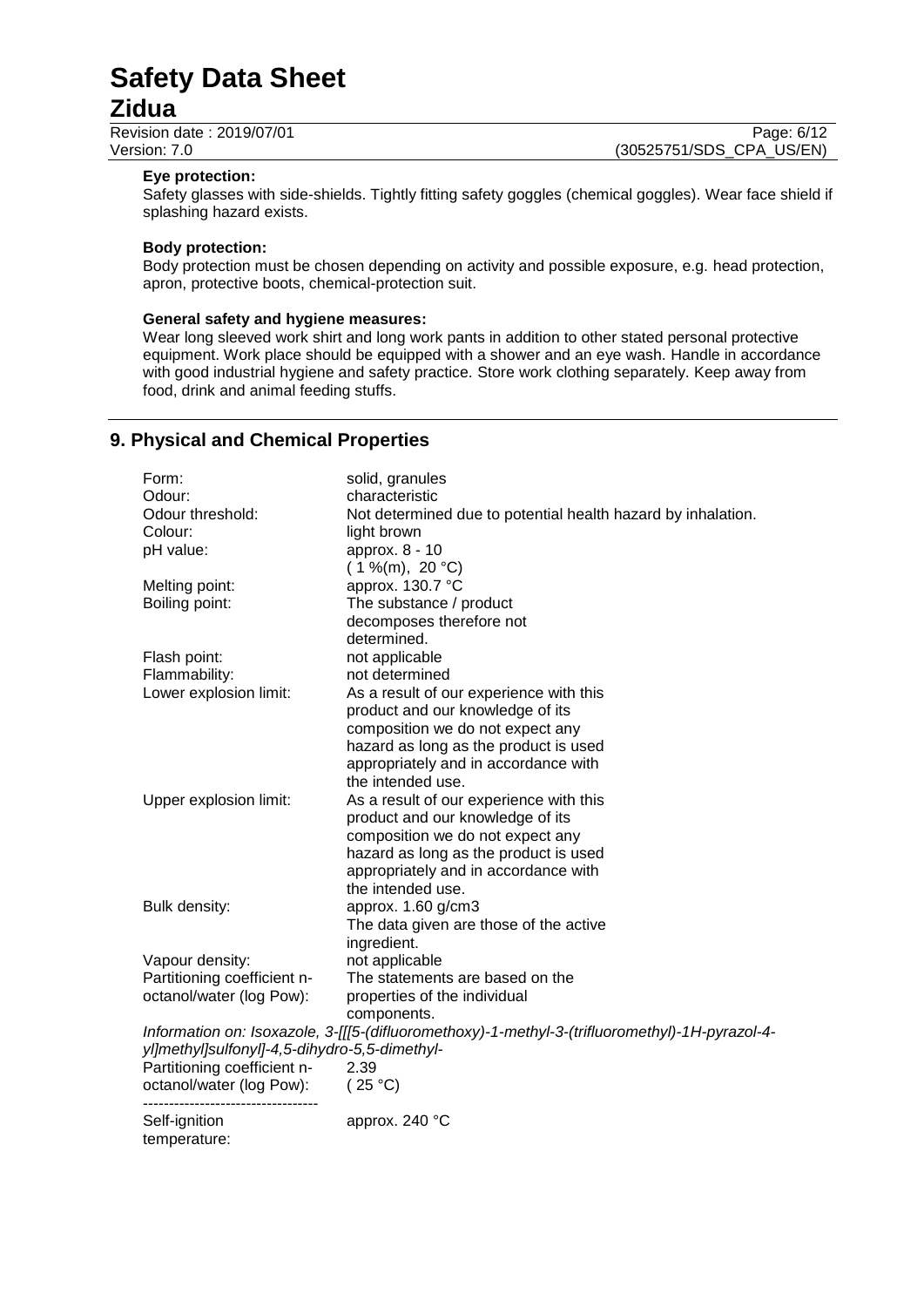# **Zidua**<br>**Revision**

| Revision date: 2019/07/01 | Page: 7/12                                                                                                                                                                                                                                        |
|---------------------------|---------------------------------------------------------------------------------------------------------------------------------------------------------------------------------------------------------------------------------------------------|
| Version: 7.0              | (30525751/SDS_CPA_US/EN)                                                                                                                                                                                                                          |
| Thermal decomposition:    | carbon monoxide, carbon dioxide, nitrogen dioxide, nitrogen<br>oxide<br>Stable at ambient temperature. If product is heated above<br>decomposition temperature toxic vapours may be released. To<br>avoid thermal decomposition, do not overheat. |
| Viscosity, dynamic:       | not applicable, the product is a solid                                                                                                                                                                                                            |
| Solubility in water:      | dispersible                                                                                                                                                                                                                                       |
| Evaporation rate:         | not applicable                                                                                                                                                                                                                                    |

# **10. Stability and Reactivity**

# **Reactivity**

No hazardous reactions if stored and handled as prescribed/indicated.

Oxidizing properties: Not an oxidizer.

# **Chemical stability**

The product is stable if stored and handled as prescribed/indicated.

# **Possibility of hazardous reactions**

The product is chemically stable. Hazardous polymerization will not occur. No hazardous reactions if stored and handled as prescribed/indicated.

# **Conditions to avoid**

Avoid all sources of ignition: heat, sparks, open flame. Avoid extreme temperatures. Avoid prolonged exposure to extreme heat. Avoid contamination. Avoid electro-static discharge. Avoid prolonged storage. This product may form an explosive mixture if: 1. the dust is suspended in the atmosphere as a dust cloud AND 2. the concentration of the dust is above the lower explosion limit (LEL) AND 3. the limiting oxygen concentration (LOC) is exceeded.

# **Incompatible materials**

strong acids, strong bases, strong oxidizing agents

# **Hazardous decomposition products**

Decomposition products: No hazardous decomposition products if stored and handled as prescribed/indicated., Prolonged thermal loading can result in products of degradation being given off.

Thermal decomposition:

Possible thermal decomposition products:

carbon monoxide, carbon dioxide, nitrogen dioxide, nitrogen oxide

Stable at ambient temperature. If product is heated above decomposition temperature toxic vapours may be released. To avoid thermal decomposition, do not overheat.

# **11. Toxicological information**

# **Primary routes of exposure**

Routes of entry for solids and liquids are ingestion and inhalation, but may include eye or skin contact. Routes of entry for gases include inhalation and eye contact. Skin contact may be a route of entry for liquefied gases.

# **Acute Toxicity/Effects**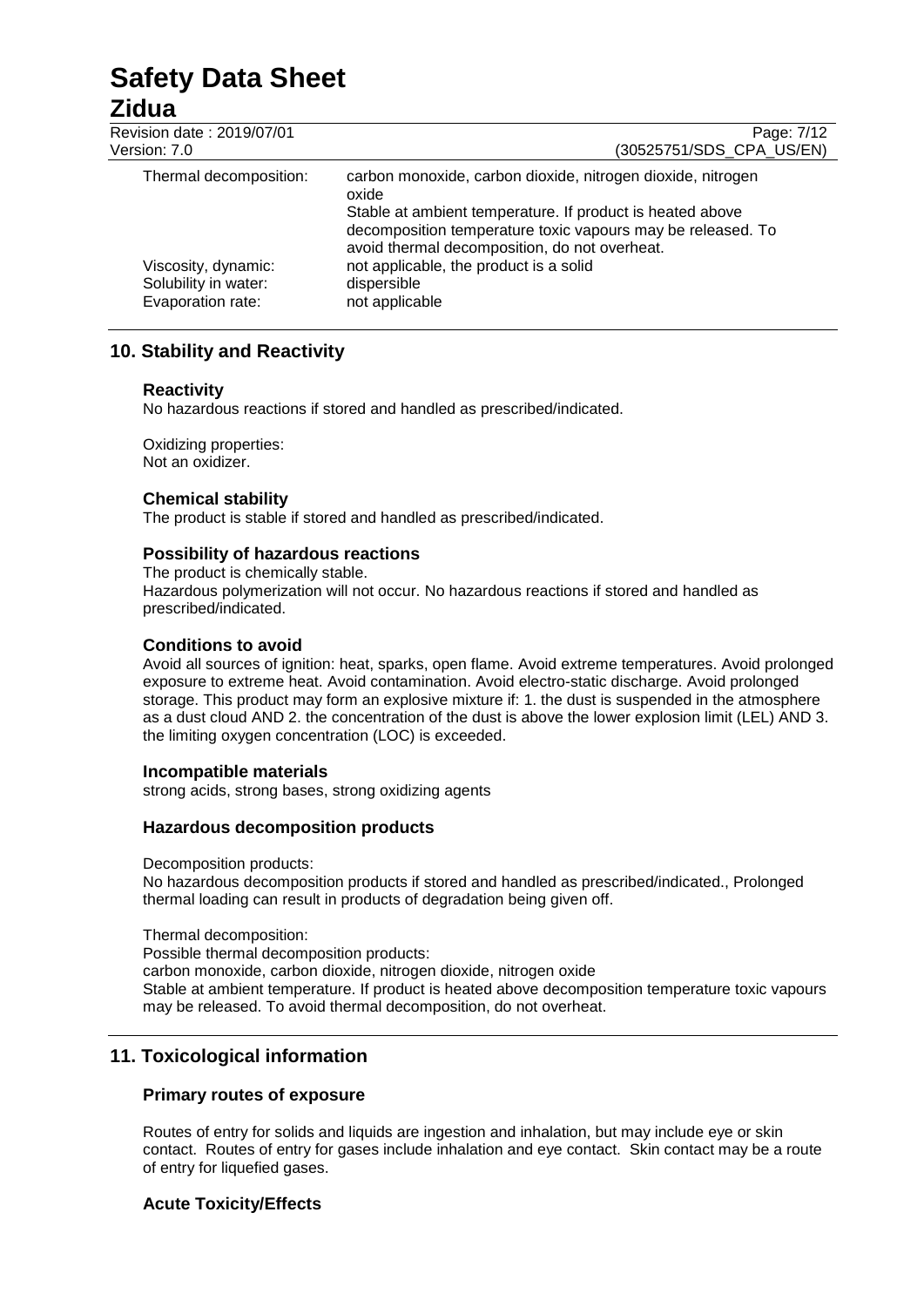# **Zidua**

Acute toxicity

Assessment of acute toxicity: Slightly toxic after single ingestion. Slightly toxic after short-term skin contact. Relatively nontoxic after short-term inhalation.

Oral

Type of value: LD50 Species: rat Value: > 2,000 mg/kg

Inhalation Type of value: LC50 Species: rat Value:  $> 5.8$  mg/l Exposure time: 4 h

**Dermal** Type of value: LD50 Species: rat Value: > 2,000 mg/kg

Assessment other acute effects

Assessment of STOT single:

Based on the available information there is no specific target organ toxicity to be expected after a single exposure.

The product has not been tested. The statement has been derived from the properties of the individual components.

Irritation / corrosion

Assessment of irritating effects: May cause slight irritation to the skin. May cause moderate but temporary irritation to the eyes.

**Sensitization** 

Assessment of sensitization: Skin sensitizing effects were not observed in animal studies.

modified Buehler test Species: guinea pig Result: Non-sensitizing.

# **Chronic Toxicity/Effects**

#### Repeated dose toxicity

Assessment of repeated dose toxicity: The product has not been tested. The statement has been derived from the properties of the individual components.

*Information on: Isoxazole, 3-[[[5-(difluoromethoxy)-1-methyl-3-(trifluoromethyl)-1H-pyrazol-4 yl]methyl]sulfonyl]-4,5-dihydro-5,5-dimethyl-*

*Assessment of repeated dose toxicity: Repeated oral exposure to small quantities may affect certain organs.*

*Information on: crystalline silica*

*Assessment of repeated dose toxicity: The substance may cause increase in lung mass and lung tissue changes after repeated inhalation.*

*This product may contain greater than 0.1% crystalline silica. Repeated exposure to high concentrations results in silicosis, a lung disease characterized by coughing, difficult breathing, wheezing, scarring of the lungs, and repeated, non-specific chest illnesses.*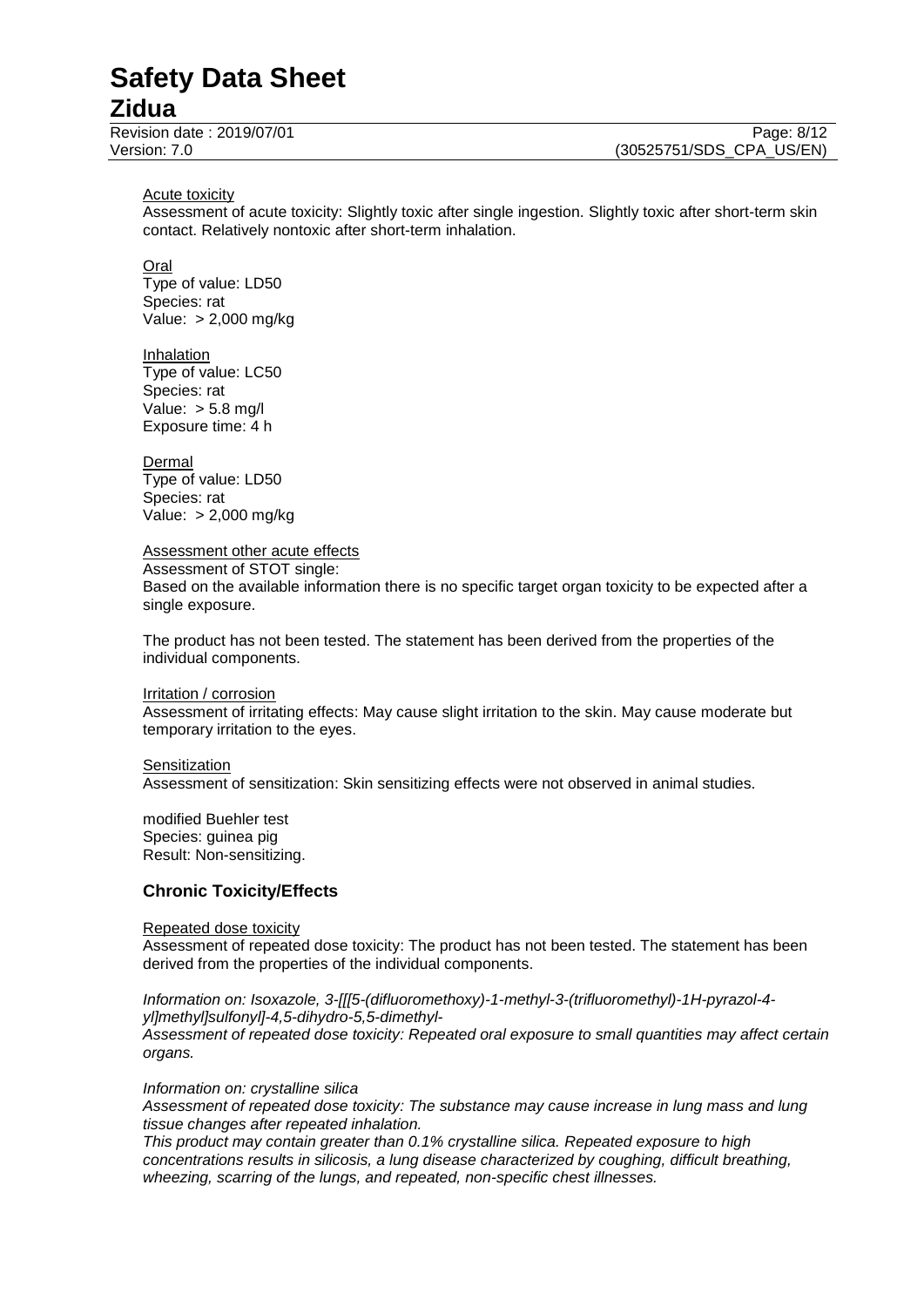# **Zidua**

Revision date : 2019/07/01 Page: 9/12

Version: 7.0 (30525751/SDS\_CPA\_US/EN)

*OSHA (Occupational Safety and Health Administration) has classified this substance as harmful to the lung, kidney and immune system following repeated inhalation exposure.* ----------------------------------

#### Genetic toxicity

Assessment of mutagenicity: The product has not been tested. The statement has been derived from the properties of the individual components. Mutagenicity tests revealed no genotoxic potential.

*Information on: Isoxazole, 3-[[[5-(difluoromethoxy)-1-methyl-3-(trifluoromethyl)-1H-pyrazol-4 yl]methyl]sulfonyl]-4,5-dihydro-5,5-dimethyl-*

*Assessment of mutagenicity: Results from a number of mutagenicity studies with microorganisms, mammalian cell culture and mammals are available. Taking into account all of the information, there is no indication that the substance is mutagenic.*

----------------------------------

#### **Carcinogenicity**

Assessment of carcinogenicity: The product has not been tested. The statement has been derived from the properties of the individual components.

*Information on: Isoxazole, 3-[[[5-(difluoromethoxy)-1-methyl-3-(trifluoromethyl)-1H-pyrazol-4 yl]methyl]sulfonyl]-4,5-dihydro-5,5-dimethyl-*

*Assessment of carcinogenicity: When given in high doses, the substance was carcinogenic in animal studies. Based on its mechanism of action, a carcinogenic potential is not expected after exposure to low doses.*

----------------------------------

#### Reproductive toxicity

Assessment of reproduction toxicity: The product has not been tested. The statement has been derived from the properties of the individual components. The results of animal studies gave no indication of a fertility impairing effect.

*Information on: Isoxazole, 3-[[[5-(difluoromethoxy)-1-methyl-3-(trifluoromethyl)-1H-pyrazol-4 yl]methyl]sulfonyl]-4,5-dihydro-5,5-dimethyl-*

*Assessment of reproduction toxicity: The results of animal studies gave no indication of a fertility impairing effect.*

#### **Teratogenicity**

Assessment of teratogenicity: The product has not been tested. The statement has been derived from the properties of the individual components. Animal studies gave no indication of a developmental toxic effect at doses that were not toxic to the parental animals.

Other Information Misuse can be harmful to health.

### **Symptoms of Exposure**

----------------------------------

The most important known symptoms and effects are described in the labelling (see section 2) and/or in section 11., (Further) symptoms and / or effects are not known so far

### **12. Ecological Information**

**Toxicity**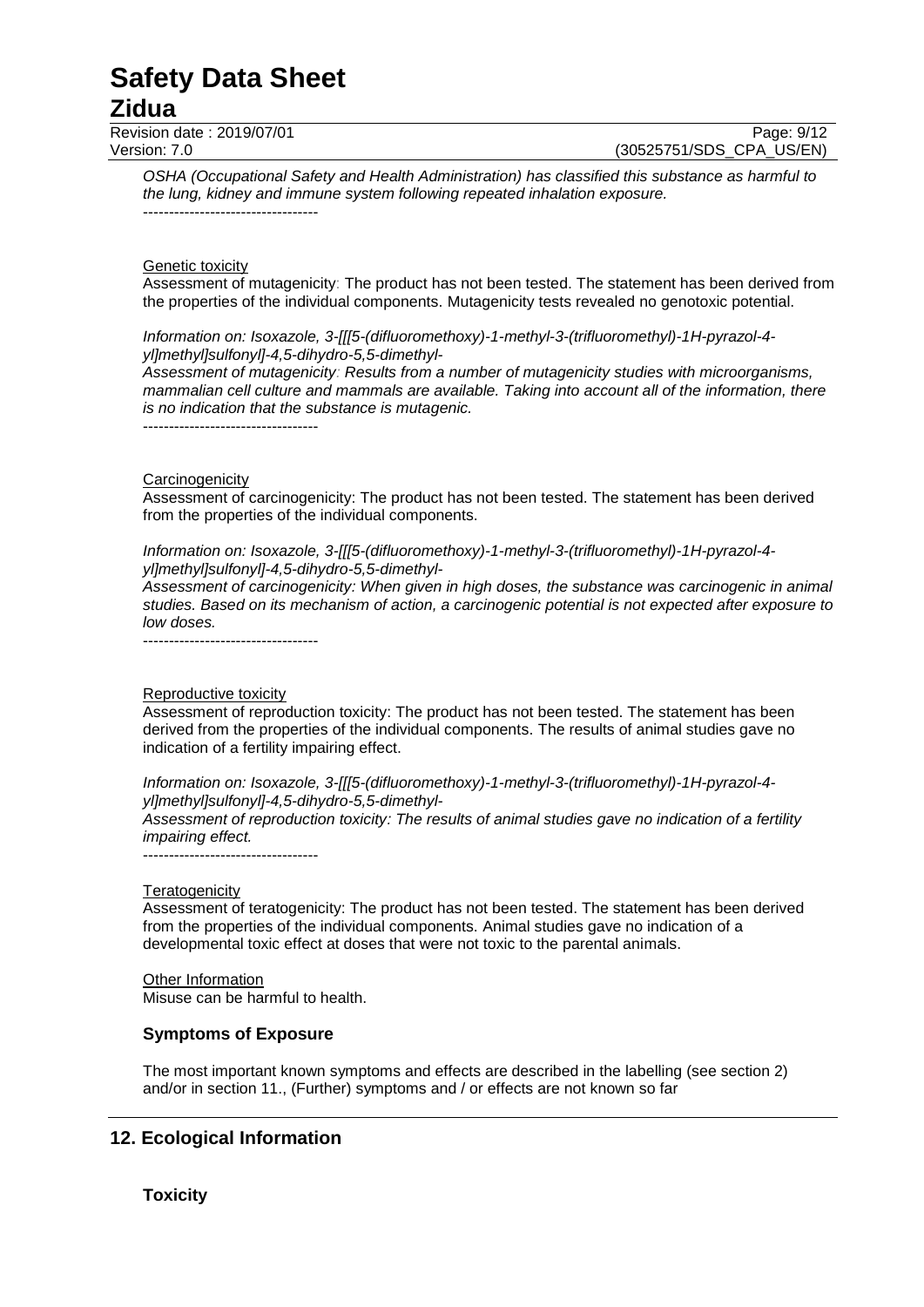# **Zidua**

Aquatic toxicity Assessment of aquatic toxicity: Acutely toxic for fish. Acutely toxic for aquatic invertebrates. Very toxic (acute effect) to aquatic plants.

Toxicity to fish LC50 (96 h) > 1,000 mg/l, Cyprinus carpio

Aquatic invertebrates EC50 (48 h) > 1,000 mg/l, Daphnia magna

Aquatic plants EC50 (72 h) 0.00263 mg/l, Selenastrum capricornutum

No observed effect concentration (72 h) 0.0006 mg/l, Selenastrum capricornutum

# **Additional information**

Other ecotoxicological advice: Do not discharge product into the environment without control.

# **13. Disposal considerations**

#### **Waste disposal of substance:**

Pesticide wastes are regulated. Improper disposal of excess pesticide, spray mix or rinsate is a violation of federal law. If pesticide wastes cannot be disposed of according to label instructions, contact the State Pesticide or Environmental Control Agency or the Hazardous Waste representative at the nearest EPA Regional Office for guidance.

### **Container disposal:**

Rinse thoroughly at least three times (triple rinse) in accordance with EPA recommendations. Consult state or local disposal authorities for approved alternative procedures such as container recycling. Recommend crushing, puncturing or other means to prevent unauthorized use of used containers.

### **RCRA:**

The waste codes are manufacturer's recommendations based on the designated use of the product. Other use and special waste disposal treatment on customer's location may require different wastecode assigments. This product is not regulated by RCRA.

# **14. Transport Information**

# **Land transport** USDOT

Not classified as a dangerous good under transport regulations

|      | Sea transport |
|------|---------------|
| IMDG |               |

| Hazard class:         | 9                                                  |
|-----------------------|----------------------------------------------------|
| Packing group:        | Ш                                                  |
| ID number:            | <b>UN 3077</b>                                     |
| Hazard label:         | 9. EHSM                                            |
| Marine pollutant:     | YES                                                |
| Proper shipping name: | ENVIRONMENTALLY HAZARDOUS SUBSTANCE, SOLID, N.O.S. |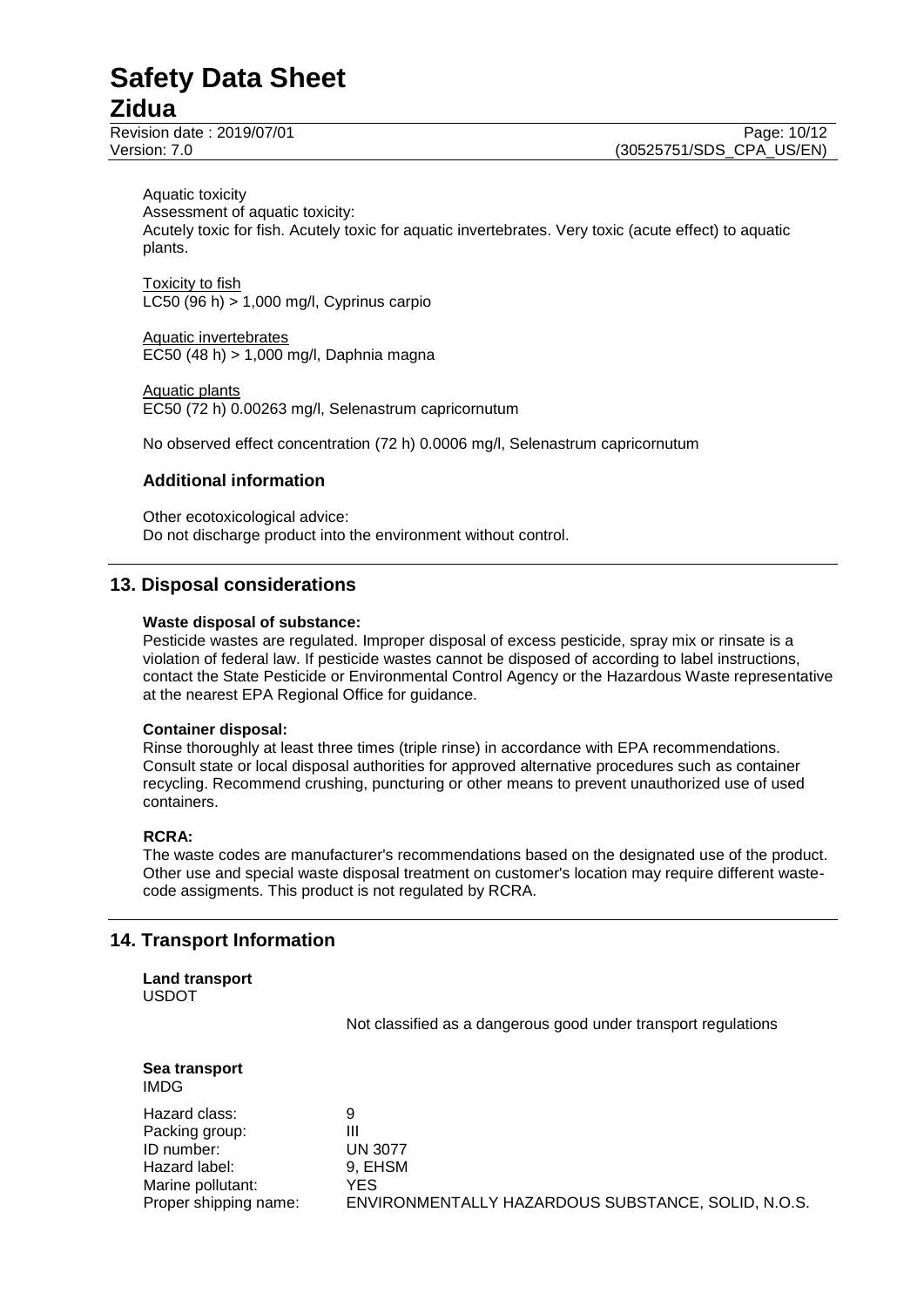# **Zidua**

Revision date : 2019/07/01 Page: 11/12<br>Version: 7.0 (30525751/SDS CPA US/EN) (30525751/SDS\_CPA\_US/EN)

(contains PYROXASULFONE)

| Air transport<br><b>IATA/ICAO</b> |                                                                                |
|-----------------------------------|--------------------------------------------------------------------------------|
| Hazard class:                     | 9                                                                              |
| Packing group:                    | Ш                                                                              |
| ID number:                        | <b>UN 3077</b>                                                                 |
| Hazard label:                     | 9, EHSM                                                                        |
| Proper shipping name:             | ENVIRONMENTALLY HAZARDOUS SUBSTANCE, SOLID, N.O.S.<br>(contains PYROXASULFONE) |

# **Further information**

The following provisions may apply for product in packages containing a net quantity of 5 kg or less ADR, RID, ADN: Special Provision 375; IMDG: 2.10.2.7; IATA: A197; TDG: Special Provision 99(2); 49CFR: §171.4 (c) (2).

# **15. Regulatory Information**

#### **Federal Regulations**

| <b>Registration status:</b> |  |                               |  |
|-----------------------------|--|-------------------------------|--|
| Chemical                    |  | TSCA, US blocked / not listed |  |
| Crop Protection             |  | TSCA, US released / exempt    |  |

**EPCRA 311/312 (Hazard categories):** Refer to SDS section 2 for GHS hazard classes applicable for this product.

#### **State regulations**

| <b>State RTK</b> | <b>CAS Number</b> | <b>Chemical name</b> |
|------------------|-------------------|----------------------|
| PA               | 61790-53-2        | Diatomaceous Earth   |
| MA               | 61790-53-2        | Diatomaceous Earth   |
| NJ.              | 61790-53-2        | Diatomaceous Earth   |

#### **Safe Drinking Water & Toxic Enforcement Act, CA Prop. 65:**

**WARNING:** This product can expose you to chemicals including SILICA, CRYSTALLINE (AIRBORNE PARTICLES OF RESPIRABLE SIZE), which is known to the State of California to cause cancer. For more information, go to www.P65Warnings.ca.gov.

#### **NFPA Hazard codes:**

Health: 1 Fire: 2 Reactivity: 0 Special:

#### **Labeling requirements under FIFRA**

This chemical is a pesticide product registered by the Environmental Protection Agency and is subject to certain labeling requirements under federal pesticide law. These requirements differ from the classification criteria and hazard information required for safety data sheets, and workplace